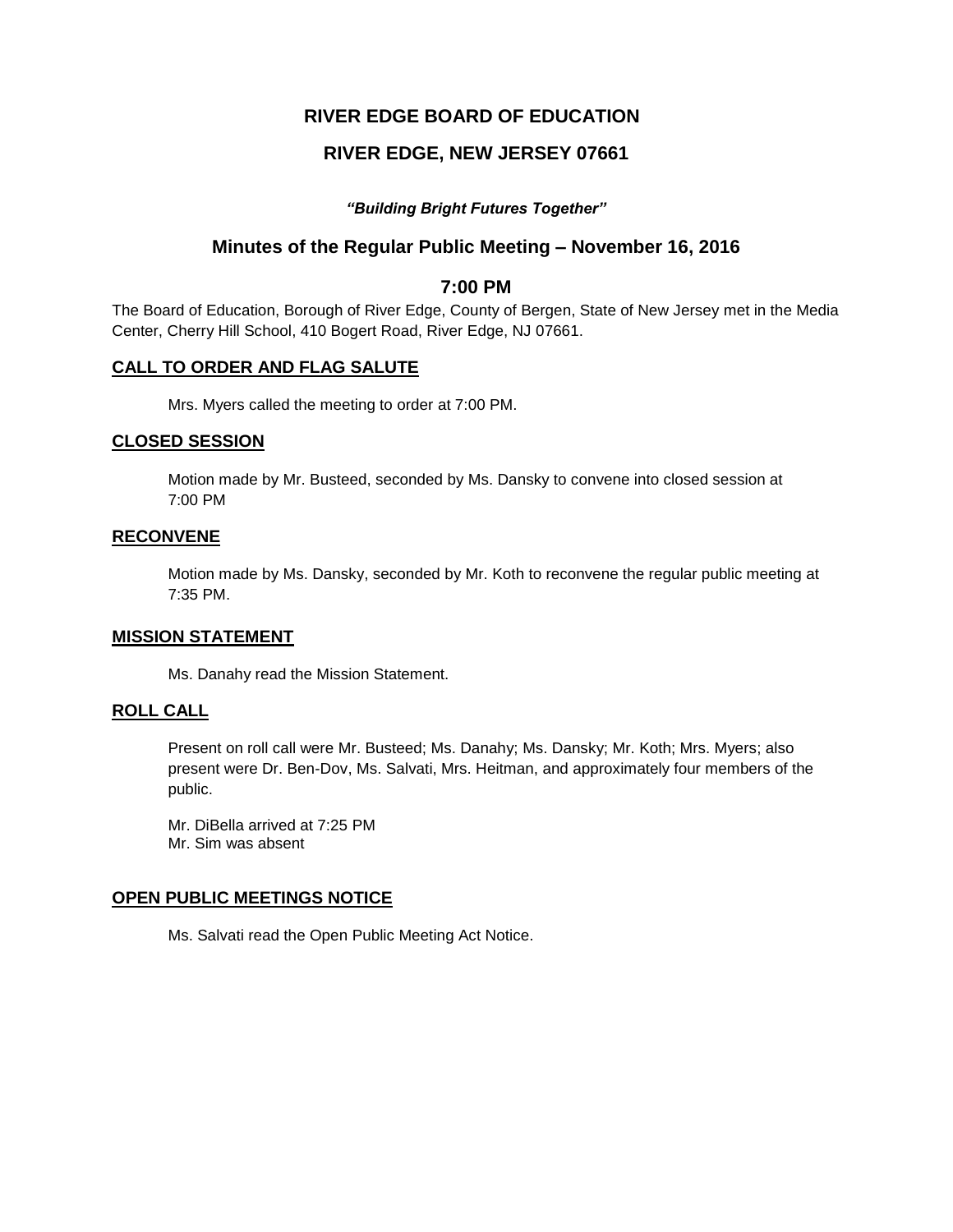## **MOTION TO BE ACTED UPON**

### **E. PERSONNEL**

**4**. That the Board of Education, with the recommendation of the Superintendent, approve the employment contract for Joseph T. Bellino as Interim Business Administrator/Board Secretary, effective on or about December 1, 2016.

### **Motion by: Mr. Busteed Seconded by: Mr. DiBella**

Ayes: Mr. Busteed, Ms. Danahy, Ms. Dansky, Mr. DiBella, Mr. Koth, Mrs. Myers Nays: None

### **SPECIAL/DISCUSSION ITEMS**

### **Public Comment on Agenda Items** – None

### **Summer Enrichment Program Report** - Chris Armen

Chris Armen, the Director of the program, thanked the Board of Education, Ms. Karpowich, secretaries, Mr. Lyons and the custodians, volunteers, students and their families, and the teachers that contributed to the success of this program. This was Mr. Armen's eleventh year of directing this program. He reviewed the enrollment, financial data and gave some recommendations for next year's success.

### **Overview of Monthly Financial Reports** – Patricia Salvati

Ms. Salvati reviewed the financial reports that must be approved by the board every month. She reviewed the budget transfers, treasurer's report, board secretary report, and board secretary certification. She answered all questions asked by the board members.

## **REPORTS**

## **SUPERINTENDENT**

Dr. Ben-Dov reported on the following:

- Dr. Ben-Dov stated that regarding the post-elections, the BCASA will write a letter to the President Elect to discuss the plans for education and to make sure everything we stand for will be in place. At the schools we set a tone of respect at the Veteran's Day events the morning after elections. We also held an ESL Advisory meeting that afternoon and it provided an opportunity to reassure on our new families about our multi-cultural commitment. The schools will pursue a theme of acceptance after Thanksgiving which will serve our goals of respecting each other's differences and different opinions.
- $\bullet$  On November 9<sup>th</sup> we had wonderful Veteran's Day ceremonies at both schools and a successful ESL Advisory meeting the same day
- Parent/teacher conferences will be on Monday and Tuesday of next week. The Parent Portal for grades k-1 is ready to go and orientation sessions for parents of grades k-1will be tomorrow night.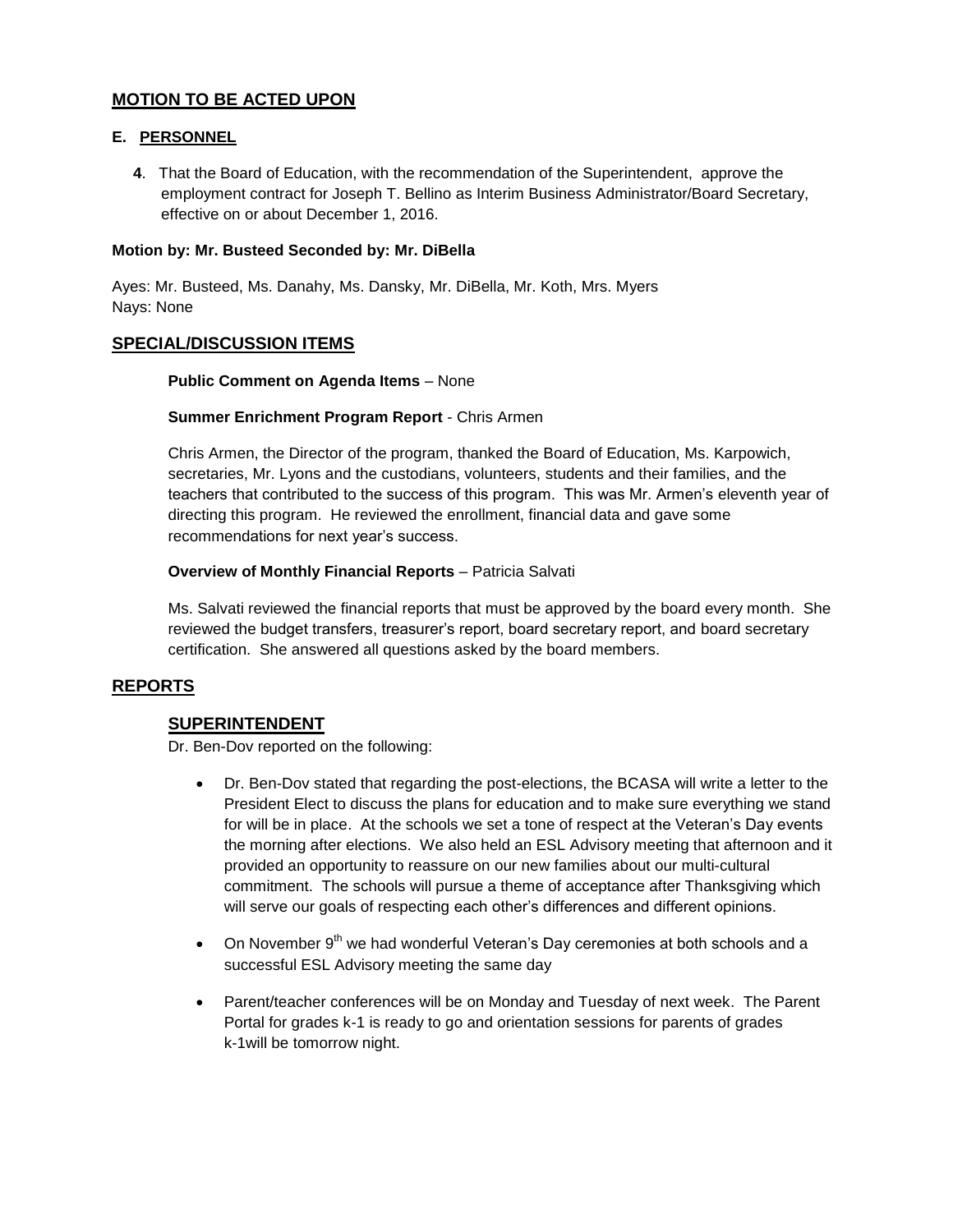- We had long evacuation drills at Roosevelt School on November  $7<sup>th</sup>$  and at Cherry Hill School on November 14<sup>th</sup>. Both schools successfully walked over to their respective destinations. The administrators are working out the small kinks that need to be resolved.
- Dr. Ben-Dov gave the board members an update on the progress towards the two district goals: 1). Continue planning and preparation for potential enrollment increases by exploring the following potential options and possible impact on student achievement by June 30, 2017. Dr. Ben-Dov has started to work with the architects. They had a meeting and will walk the buildings with the principals to see how the buildings are being utilized. They suggested we update our demographic study. The topic of Regionalization and a possible move of the  $6<sup>th</sup>$  grades to River Dell in future years was discussed with the River Dell and Oradell Superintendents and brought up on the agenda of Bi-Borough. Oradell doesn't have a need to accommodate growing enrollment and had no interest in this option. 2). Complete a district-wide assessment of special education programs and develop a plan to optimize delivery of services to the River Edge special education population. Dr. Ben-Dov stated we are preparing for our monitoring that will take place in the beginning of December. Also, a survey was sent to teachers and aides regarding communication. Parent surveys were completed and reviewed. Dr. Ben-Dov will address the Special Education Parent Advisory Committee (SEPAC) in the near future.

# **PRINCIPALS**

Mrs. Heitman reported on the following:

- The Franklin Institute came to Cherry Hill School for grades K-3 and it was very successful
- We had our Veteran Day celebration at Cherry Hill School in the Gymnasium. It was a powerful ceremony. The fifth graders sang and the sixth graders read a poem.
- Cherry Hill School had their evacuation drill on November 14<sup>th</sup>. We successfully walked over 750 students and staff to our intended destination. We are working on tweaking some practices.
- Parent/teacher conferences are scheduled for November 21<sup>st</sup> and November 22nd
- Teachers are working on finishing report cards and beginning our second marking period

## **BOARD SECRETARY**

Ms. Salvati reported on the following:

- The audit is complete and Gary Higgins of Lerch, Vinci & Higgins, LLP will come to present the results to the board members at the December  $7<sup>th</sup>$  board meeting
- Ms. Salvati updated the board members on the per pupil tuition rate
- Ms. Salvati gave the board members a tentative 2017-2018 budget calendar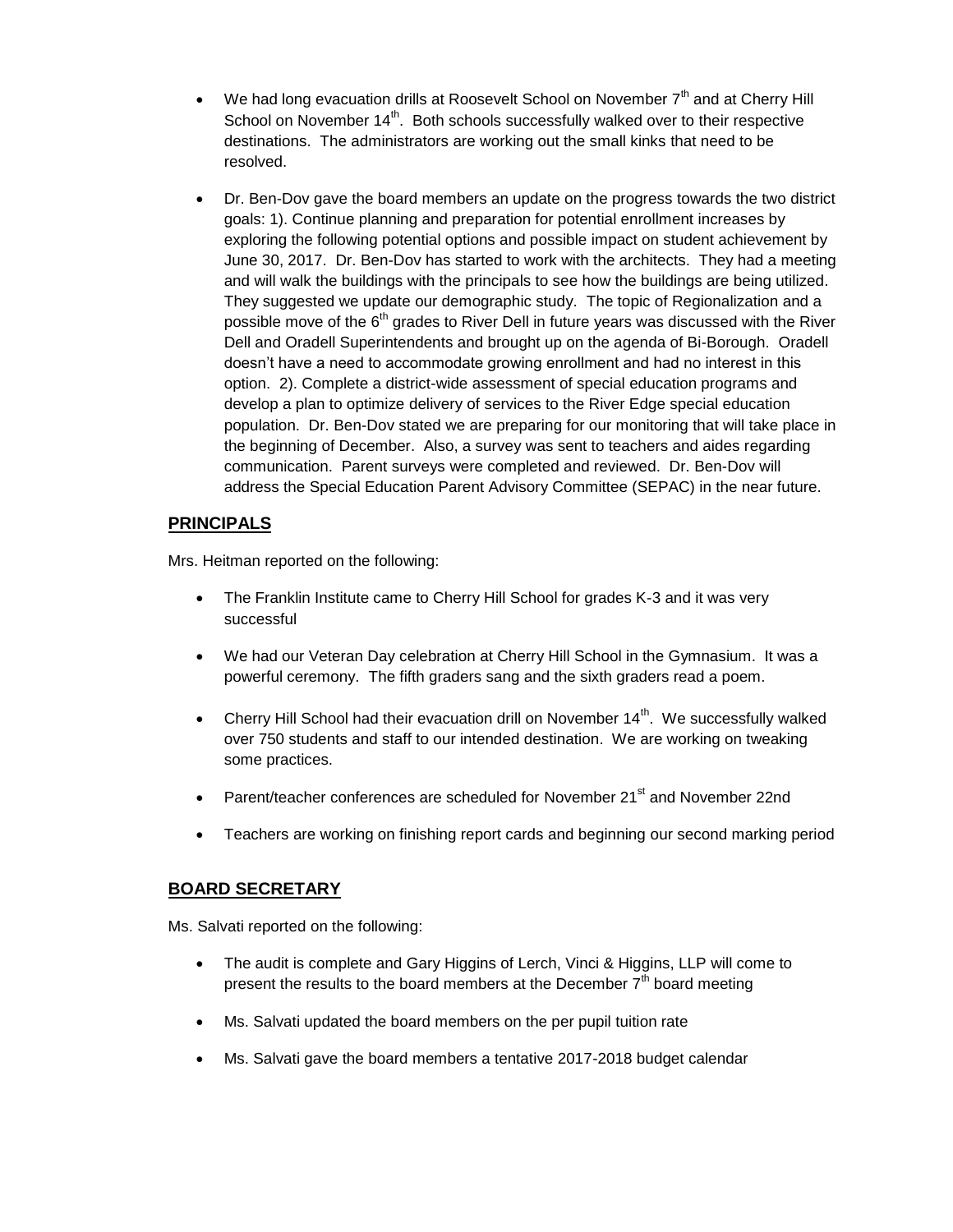## **PRESIDENT**

Mrs. Myers reported on the following:

- Mrs. Myers attended the Veteran's Day ceremony at Roosevelt School on November  $9<sup>th</sup>$ . It was a very nice ceremony.
- Mrs. Myers attended the Bi-Borough Meeting tonight before the board meeting

## **COMMITTEES**

 Ms. Dansky spoke about the Bi-Borough Meeting that took place tonight before the board meeting. There were three items on the agenda: regionalization, the purpose of Bi-Borough organization, and Ms. Diminich gave a report on curriculum. Ms. Dansky also discussed ways to make the Bi-Borough meeting better and more structured.

## **MOTIONS TO BE ACTED UPON**

## **A. ADMINISTRATION/POLICY**

**1**. That the Board of Education approve the Minutes and Confidential Minutes of October 19, 2016.

### **Motion by: Mr. Busteed Seconded by: Mr. DiBella**

Ayes: Mr. Busteed, Ms. Danahy, Ms. Dansky, Mr. DiBella, Mr. Koth, Mrs. Myers Nays: None

- **2**. That the Board of Education approve the staff development and travel as per the schedules for November 2016 including relevant mileage reimbursement. (Addendum)
- **3**. That the Board of Education approve the 2016 Board of Education Meeting Dates as follows:

| Date                     | <b>School</b>                                         |
|--------------------------|-------------------------------------------------------|
| January 4, 2017          | Roosevelt School (Re-Organization Meeting)            |
| <b>January 18, 2017</b>  | <b>Cherry Hill School</b>                             |
| February 1, 2017         | Roosevelt School                                      |
| <b>February 15, 2017</b> | <b>Cherry Hill School</b>                             |
| March 1, 2017            | Roosevelt School                                      |
| March 15, 2017           | <b>Cherry Hill School (Tentative Budget Adoption)</b> |
| April 5, 2017            | Roosevelt School                                      |
| April 19, 2017           | <b>Cherry Hill School</b>                             |
| May 3, 2017              | Roosevelt School (Public Hearing for Budget)          |
| May 17, 2017             | <b>Cherry Hill School</b>                             |
| June 7, 2017             | Roosevelt School                                      |
| June 21, 2017            | <b>Cherry Hill School</b>                             |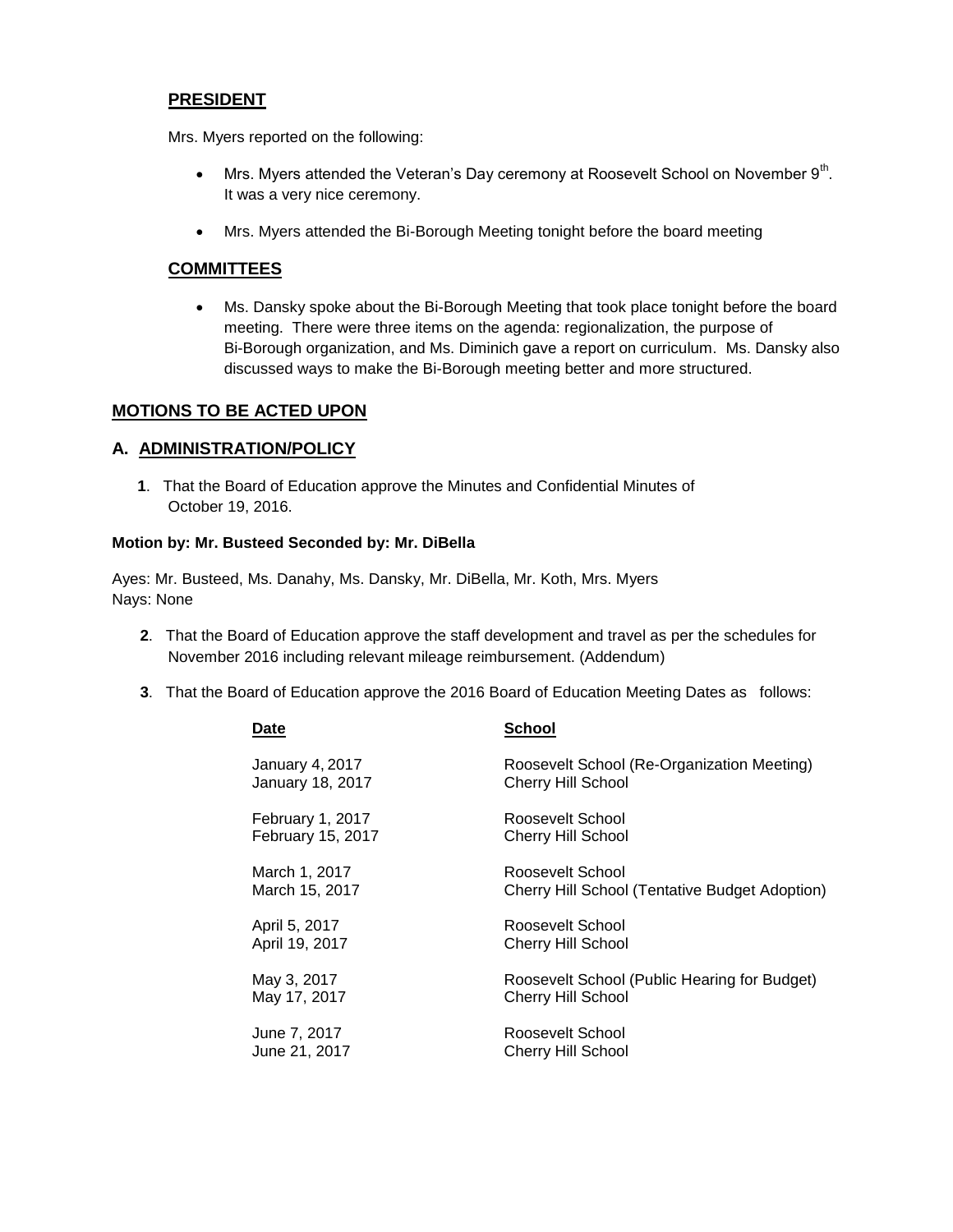**4**. That the Board of Education approve the following bus evacuation drills:

| Class                                         | <b>Date</b>      | Time      |
|-----------------------------------------------|------------------|-----------|
| Building Bridges (Preschool)                  | November 2, 2016 | 8:30 AM   |
| Building Bridges (Primary and Elem Class)     | November 2, 2016 | 8:35 AM   |
| Building Connections (Primary and Elem Class) | November 2, 2016 | 8:40 AM   |
| Pre-k 4                                       | November 2, 2016 | $2:05$ PM |

**5**. That the Board of Education approves the following class trip:

| Date            | <b>School</b> | Grade | <b>Destination</b>                     | Cost to<br><b>District</b> |
|-----------------|---------------|-------|----------------------------------------|----------------------------|
| 4/5/17 & 4/6/17 | Roosevelt     | 5     | Fort Lee Historic Park<br>Fort Lee, NJ | \$325.00                   |
| 12/6/16         | Cherry Hill   |       | Paper Bag Players<br>Lodi, NJ          | \$873.00                   |

### **Motion by: Mr. DiBella Seconded by: Ms. Dansky**

Ayes: Mr. Busteed, Ms. Danahy, Ms. Dansky, Mr. DiBella, Mr. Koth, Mrs. Myers Nays: None

- **B. CURRICULUM/EDUCATION** None
- **C. BUILDING & GROUNDS** None

### **D. FINANCE/GRANTS/GIFTS**

- **1**. That the Board of Education approve the bills & claims dated November 2016 totaling \$372,429.50 including checks #39140 through #39239. Payrolls dated October 14, 2016 and October 31, 2016, totaling \$1,109,245.58 issued therefore, a copy of such warrants list are attached as part of these minutes. (Addendum)
- **2**. That the Board of Education approve the Budget Transfers for the school year 2016-2017 as of September 30, 2016. (Addendum)
- **3**. That the River Edge Board of Education approve the Secretary's and Treasurer's Reports for the period ending September 30, 2016.

 Further, we certify that as of September 30, 2016 after review of the secretary's monthly financial report (appropriations section) and upon consultation with the appropriate district officials, to the best of our knowledge no major account or fund has been over expended in violation of N.J.A.C. 6A:23-2.11 and that sufficient funds are available to meet the districts financial obligation for the remainder of the fiscal year. (Addendum)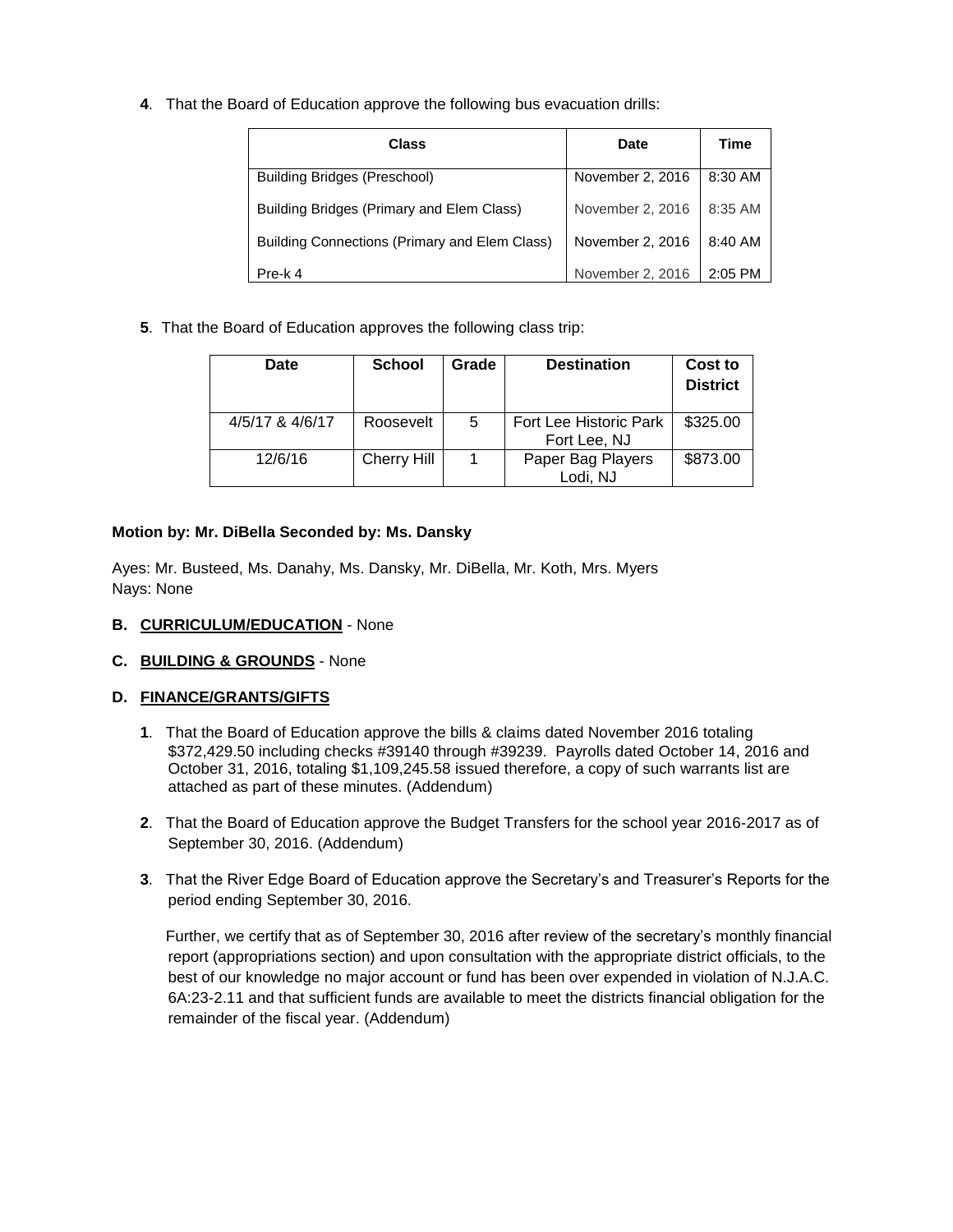- **4**. The Board of Education approve the Budget Calendar for the 2017-2018 school year budget.
- **5**. That the Board of Education approve the Summer Enrichment Program Report for the 2016 Summer Program.

#### **Motion by: Ms. Dansky Seconded by: Mr. Koth**

Ayes: Mr. Busteed, Ms. Danahy, Ms. Dansky, Mr. DiBella, Mr. Koth, Mrs. Myers Nays: None

#### **E. PERSONNEL**

**1**. That the Board of Education approve the following teachers for Cycle II of the Post Dismissal Instructional Academy for the 2016-2017 School Year, as per contract:

| <b>Roosevelt</b>          | <b>Cherry Hill</b> |
|---------------------------|--------------------|
| Abby Burns-Paterson       | Ashley Cannata     |
| <b>Whitney Castellvi</b>  | Kristen Corcoran   |
| Nichol DelRosso           | Kaitlyn Devasto    |
| <b>Ashley Denn</b>        | Noy Sapir          |
| Lauren Guida              | Kacie Schrettner   |
| Colleen Poole             |                    |
| <b>Heather Rothschild</b> |                    |
| Leah Taylor               |                    |
| Nevin Werner              |                    |

#### **Motion by: Mr. Koth Seconded by: Ms. Danahy**

Ayes: Mr. Busteed, Ms. Danahy, Ms. Dansky, Mr. DiBella, Mr. Koth, Mrs. Myers Nays: None

**2**. That the Board of Education, with the recommendation of the Superintendent approve a Maternity/Disability leave of absence for Cindy Femia to commence on or about March 20, 2017 through April 28, 2017, to be followed by a Federal/State Family leave of absence effective May 1, 2017 through June 23, 2017.

#### **Motion by: Ms. Danahy Seconded by: Mr. Busteed**

Ayes: Mr. Busteed, Ms. Danahy, Ms. Dansky, Mr. DiBella, Mr. Koth, Mrs. Myers Nays: None

**3**. That the Board of Education, with the recommendation of the Superintendent, approve Barbara Oliveri, Part-time Aide, starting November 17, 2016 through June 30, 2017.

#### **Motion by: Mr. Koth Seconded by: Ms. Danahy**

Ayes: Mr. Busteed, Ms. Danahy, Ms. Dansky, Mr. DiBella, Mr. Koth, Mrs. Myers Nays: None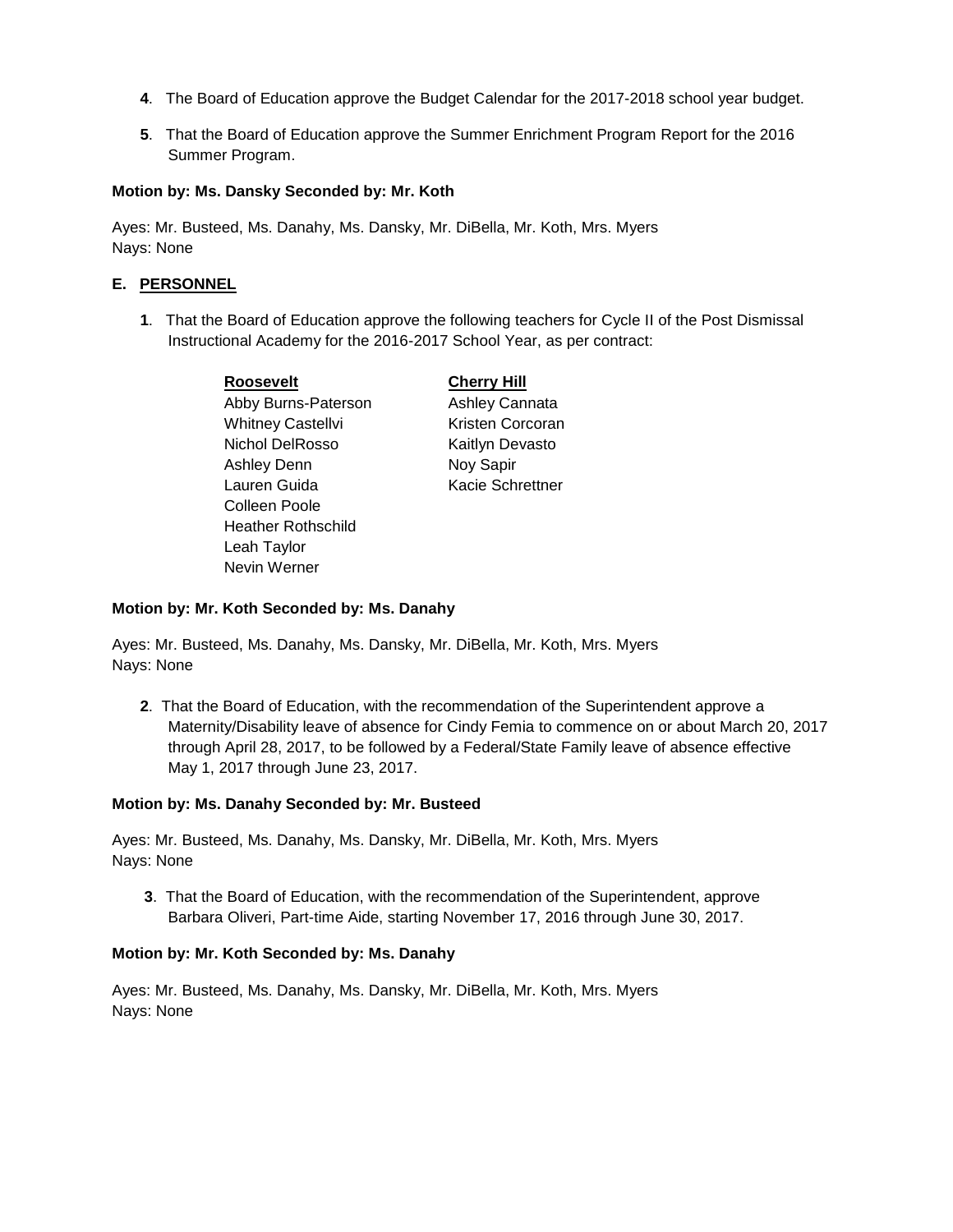## **F. RIVER EDGE SPECIAL EDUCATION**

- **1**. That the River Edge Board of Education approve an additional out of district student from Oradell into the Building Bridges Pre-k Program for the 2016-2017 school year.
- **2**. That the River Edge Board of Education approve the revised Community Based Instruction Schedule for the 2016-2017 school year. Dates subject to change. (Addendum)

### **Motion by: Mr. Busteed Seconded by: Mr. DiBella**

Ayes: Mr. Busteed, Ms. Danahy, Ms. Dansky, Mr. DiBella, Mr. Koth, Mrs. Myers Nays: None

### **G. REGION V ADMINISTRATION & TRANSPORTATION**

**1**. Be it resolved that the Region V Council for Special Education will provide shared services for its member districts and be it further resolved that the River Edge Board of Education**,** upon recommendation of the Superintendent, approve the following Region V Shared Services Consultants, Psychologists, Learning Disabilities Teacher Consultants, Social Workers, Speech Language Specialists, Occupational and Physical Therapists, Translators to provide evaluations, direct services and consultation, to non-public and public schools for member districts upon request for the 2016-2017 school year.

> Beverly Silver Therapy LLC Occupational Therapist Idelle M. Schwinder LLC Learning Disabilities Teacher Consultant

#### **Motion by: Mr. DiBella Seconded by: Ms. Dansky**

Ayes: Mr. Busteed, Ms. Danahy, Ms. Dansky, Mr. DiBella, Mr. Koth, Mrs. Myers Nays: None

### **OLD/NEW BUSINESS**

Ms. Dansky discussed the National Convention and her interest in attending this year. Costs were discussed and the board agreed that they were in support of it.

Ms. Dansky reminded the Board that there is a Bergen County School Board Meeting on December 6<sup>th</sup>. Mr. Steve Fogarty will speak about Special Education.

### **PUBLIC DISCUSSION**- None

#### **CLOSED SESSION**

Motion made by Mr. DiBella, seconded by Mr. Koth to convene into closed session at 8:55 PM.